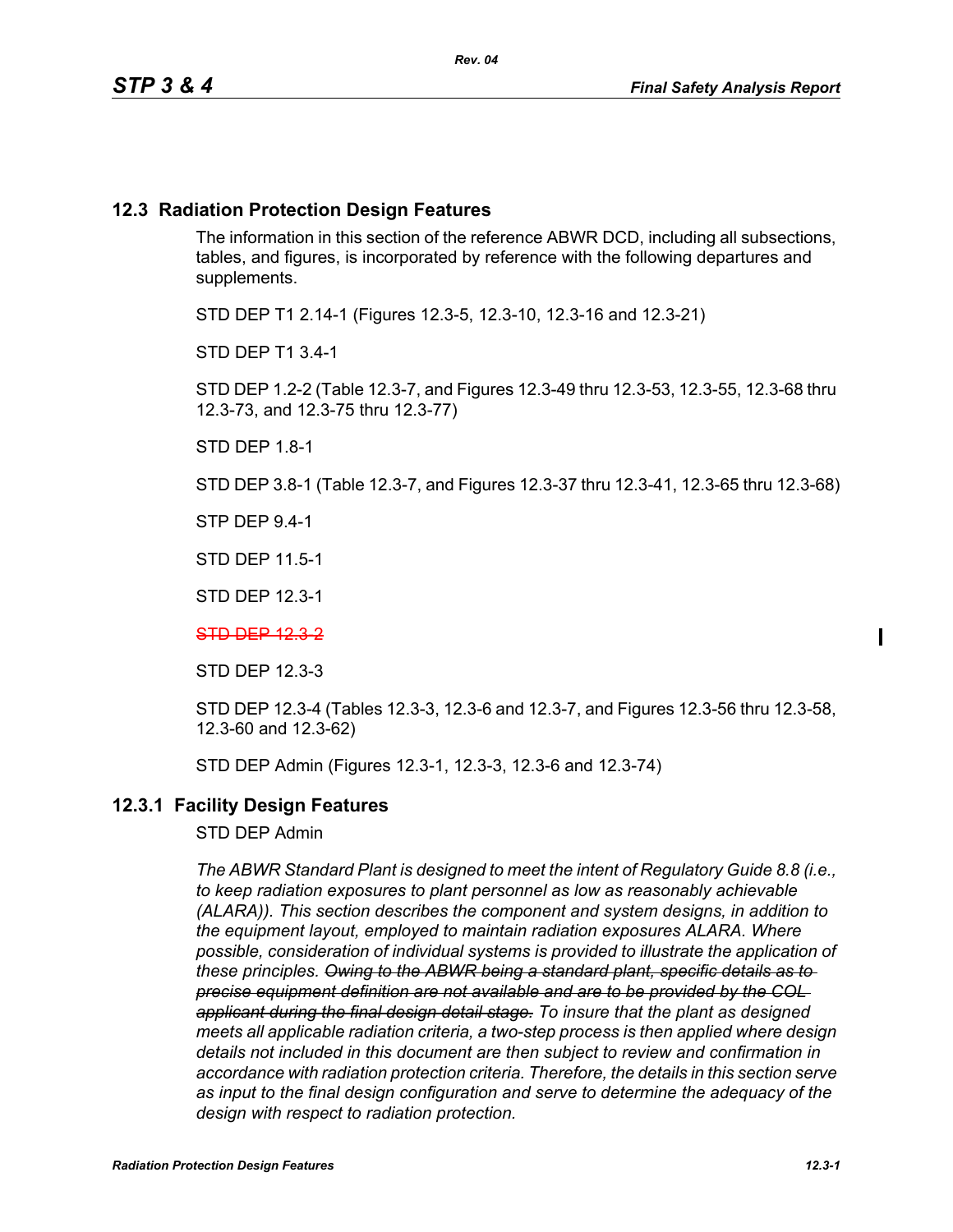# **12.3.1.1.2 Material Selection**

STD DEP 12.3-1

*In the ABWR design maintaining radiation exposure ALARA has been considered in the material selection of systems and components exposed to reactor coolant. For example, radiation exposure potential has been reduced appreciably through the removal or reduction of cobalt from many components as compared to current BWR fleet. Much of the cobalt is removed from contact with reactor coolant by eliminating Stellite where practical and reducing cobalt in the core stainless steel components. The cost of using very low cobalt materials through out the plant is prohibitive with the cost of 0.02 wt percent cobalt stainless steel approximately 8 times that of 0.05 wt percent stainless steel. Therefore, the* The *ABWR design has taken a graded approach* to using various grades of low cobalt stainless steel, *by using the most expensive though lowest cobalt bearing materials in the most radiologically significant areas with increasing cobalt content in less sensitive areas. The ABWR standards for cobalt are: 0.02 wt percent for those items in the core; 0.03 wt percent for those items in the vessel internals; and 0.05 wt percent for all other components. Also, with the current materials, there are no proven substitutes for Stellite for many hard surface applications shuch as MSIV seats. Current efforts by the nuclear and metallurgical industry indicate that in the future, practical alternatives to Stellite maybe feasible and are being researched.*

*The COL applicant shall address material selection of systems and components exposed to reactor coolant to maintain radiation exposures ALARA. See Subsection 12.3.7.4 for COL license information requirements.* These cobalt contents are target values for reduced occupational exposure per ALARA principles and are not specifications.

The estimation of occupational exposure for the ABWR, was generated by reviewing current plant work records and practices at operating BWRs, and taking into account distinct plant features in the ABWR. An estimate of the average annual occupational exposure was made during the US Standard ABWR certification work. It is noted that the reduced cobalt loadings (i.e. target values) were not considered in the estimation. Therefore, based upon the methods used and assumptions made in evaluating occupational exposure, the materials procured with 0.05 wt percent maximum cobalt have no adverse effect on the estimated occupational exposure.

# **12.3.1.4.1 Reactor Water Cleanup (CUW) System**

#### STD DEP 12.3-2

*The CUW System is provided with chemical cleaning connections which can utilize the condensate system to flush piping and equipment prior to maintenance. The CUW filter/demineralizers can be remotely backflushed to remove spent resins and filter aid material. If additional decontamination is required, chemical addition connections are provided in the piping to clean piping as well as equipment prior to maintenance. The backwash tank employs an arrangement to agitate resins prior to discharge. The tank vent is fitted with a charcoal filter canister to reduce emission of radioiodines into the*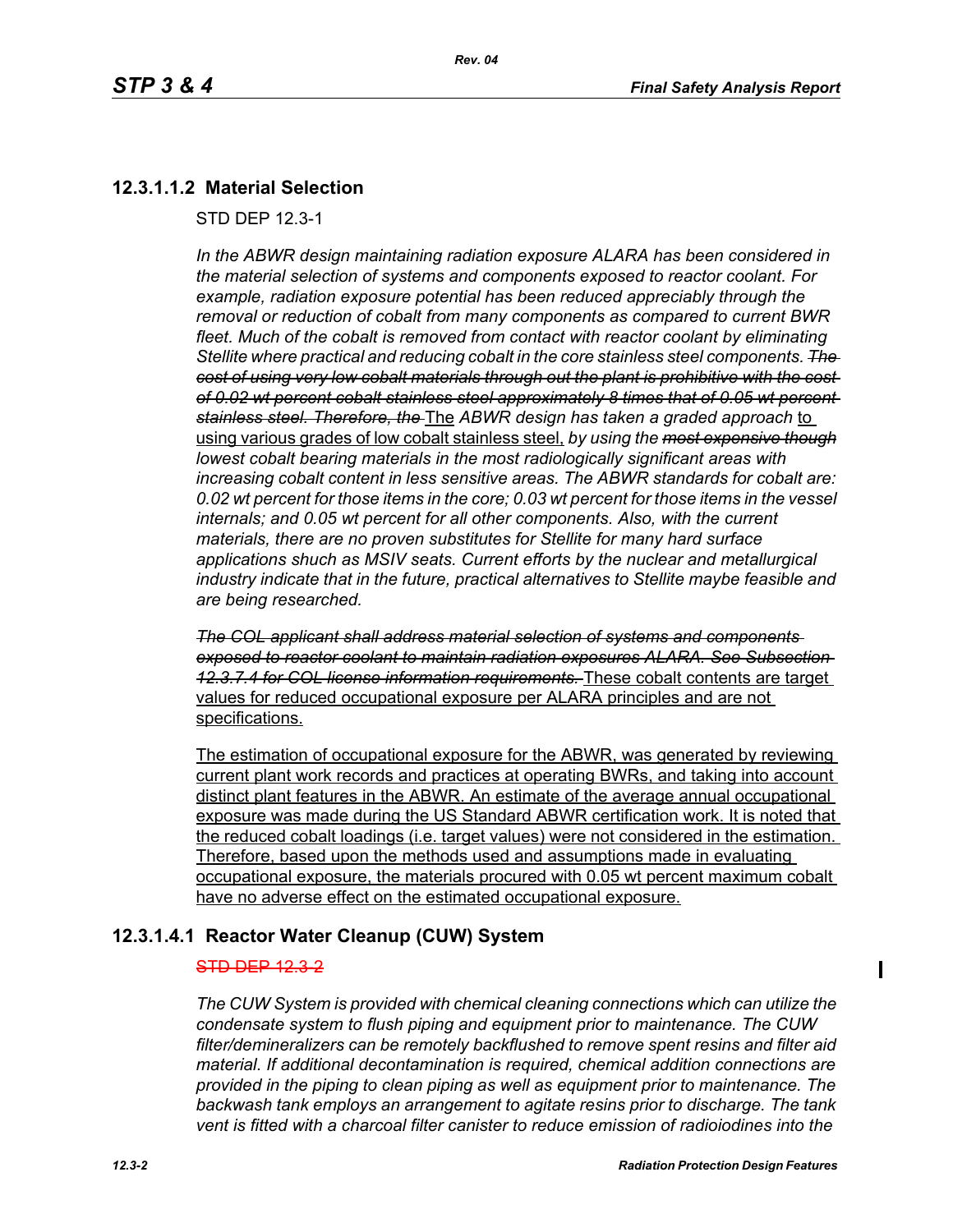*plant atmosphere. The HVAC System is designed to limit the spread of contaminants from these shielded cubicles by maintaining a negative pressure in the cubicles relative to the surrounding areas.*

## **12.3.1.4.4 Main Steam System**

STD DEP 12.3-3

*Penetrations through the steam tunnel walls are minimized to reduce the streaming*  paths made available by these penetrations. The blowout panels for the steam tunnel*are located in the relatively inaccessible upper section of the RHR heat exchanger shielded cubicles which are controlled access areas. Penetrations through the steam tunnel walls, when they are required, are located so as to exit in controlled access areas or in areas that are not aligned with the steamlines. A lead-loaded silicone foam*  or equivalent *is employed whenever possible for these penetrations to reduce the available streaming area presented.*

# **12.3.2.2.2 Method of Shielding Design**

The following site specific supplement provides information to address the methods used to determine shield parameters:

As provided in Tier 1 ITAAC Table 3.2a, commonly accepted shielding codes using nuclear properties derived from well known references shall be used to model and evaluate plant radiation environments.

The DIJESTER computer code is used to assist in determination of the activity in the components of the radwaste system. It is basically a bookkeeping program, which keeps track of each nuclide as it is processed through the pipes, tanks, filters, demineralizers, etc., that make up the radwaste system. It couples the rate equations that govern the operation of the various components of the radwaste system with radionuclide decay chains to model the buildup and decay of the radionuclide activity in each component. This is not a shielding design code of the types described in the DCD and is not used to calculate dose rates. Its purpose is limited to determining the source in the components of the radwaste system, and the use of the code is consistent with the description of the source term in the DCD.

Per Section 12.3.2.2.2.2 of the reference ABWR DCD, pure gamma dose rate calculations are conducted using point kernel codes. The point kernel codes used are those that are presently widely used in the nuclear industry and include codes such as QAD-CGGP, QAD-CGGP-A, MicroShield, ISOSHLD and G33-GP. For combined gamma and neutron shielding situations, discrete ordinates or Monte Carlo techniques are applied. Typical codes used for this application include the discrete ordinates code DORT and the Monte Carlo code MCNP. Where shielded entries to high radiation areas such as labyrinths are required, a gamma ray scattering code such as G33-GP or a Monte Carlo code such as MCNP is used to confirm the adequacy of the labyrinth design. These computer codes, along with the computer codes identified in the DCD and, when they become available, updated computer codes using similar techniques, are used to design the shielding for STP 3 & 4.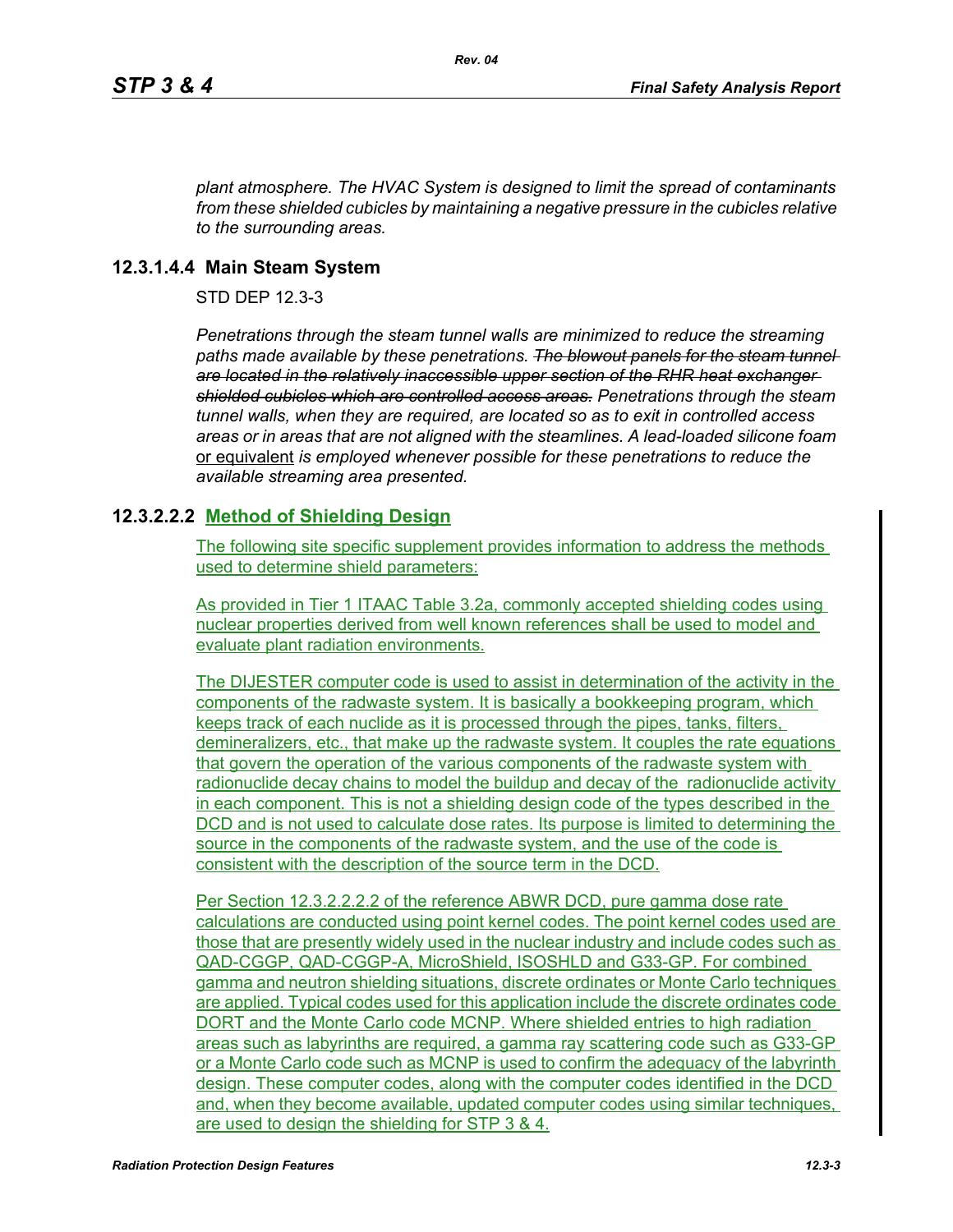# **12.3.2.3 Plant Shielding Description**

STP DEP 1.2-2

STD DEP 1.8-1

STD DEP 12.3-3

*(6) The main steam tunnel extends from the primary containment boundary in the Reactor Building through the Control Building up to the turbine stop*  valves. The primary purpose of the steam tunnel is to shield the plant *complex from N-16 gamma shine in the main steamlines. A minimum of 1.6 meters of concrete or its equivalent (other material or distance) is required on any ray pathway from the main steamlines to any point which may be inhabited during normal operations. The design of the steam tunnel is shown on Figures 1.2-14, 1.2-15, 1.2-20, 1.2-21, and* 1.2-33*1.2-28. The tunnel is classified as Seismic Category I in the Reactor Building and in the Control Building and is designed to* IBC*UBC Seismic Standards in the Turbine Building. The interface between the buildings provides for bayonet connection to permit differential building motion during seismic events and shielding in the areas between buildings. The exact details on the bayonet design are not shown on the referenced arrangement drawings but requires complete shielding in the building interface area. The tunnel also serves a secondary purpose as a relief and release pathway for high energy events in the Reactor Building. Any high energy event (line break) in the Reactor Building will, through a series of blow out panels, vent into the steam tunnel and from the steam tunnel through the tunnel vent shaft to the Turbine Building (Figure 1.2-28) for processing to the plant stack. See Subsection 6.2.3.3.1 for more complete description of this function.*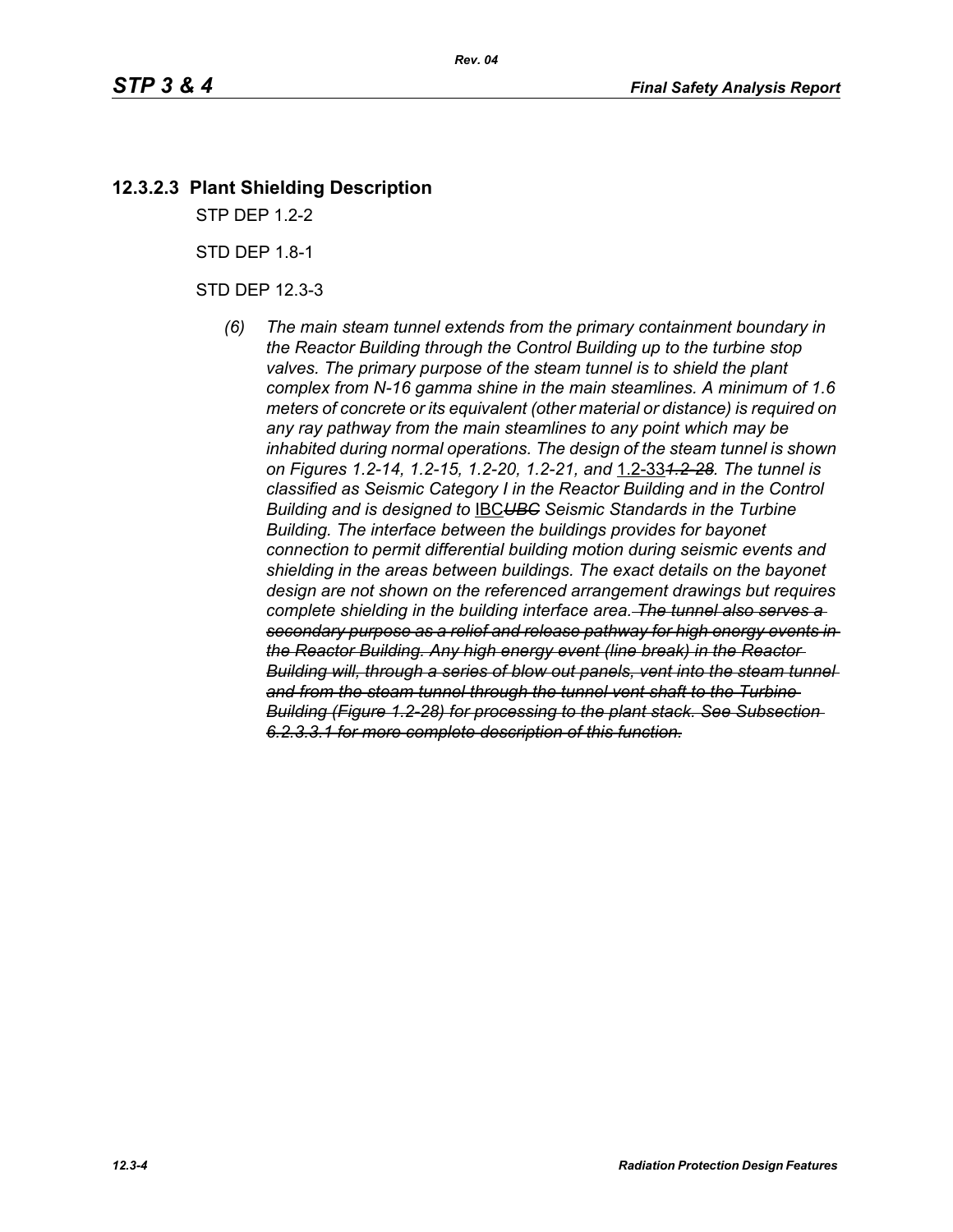# **12.3.3.2.1 Control Room Ventilation**

### STD DEP Admin

*Outside air coming into the intakes is normally filtered by a particulate filter. If a high radiation level in the air is detected by the Airborne* Process *Radiation Monitoring System, flow is automatically diverted to another filter train (an outdoor air cleanup unit) that has:*

- *(1)* A *particular* particulate *filter*
- *(2) A HEPA filter*
- *(3) A charcoal filter*
- *(4) Another HEPA filter*

*The outdoor cleanup units are located in individual, closed rooms that help prevent the spread of any radiation during maintenance. Adequate space is provided for maintenance activities. The particulate and HEPA filters can be bagged when being removed from the unit. Before removing the charcoal, any radioactivity is allowed to decay to minimal levels, and is then removed through a connection in the bottom of the filter by a pneumatic transfer system. Air used in the transfer system goes through a HEPA filter before being exhausted, or equivalent. Face masks can be worn during maintenance activities, if desired.*

## **12.3.3.2.4 Radwaste Building**

Subsection 12.3.3.2.4 has been replaced in its entirety with the following standard departure.

STP DEP 9.4-1

The Radwaste Building HVAC is described in detail in subsection 9.4.6.

The radwaste building ventilation systems are engineered and designed to provide the proper environmental conditions within all areas of the radwaste building during normal plant operation. The radwaste building ventilation systems include:

- Radwaste building process area HVAC system.
- Radwaste control room HVAC system.
- Non-Class IE electrical, and HVAC equipment rooms ventilation system.

From a radiological perspective the system is designed to:

**Provide an environment with controlled temperature and airflow patterns to ensure** the comfort and safety of plant personnel and to allow for the continuous operation of the equipment and components.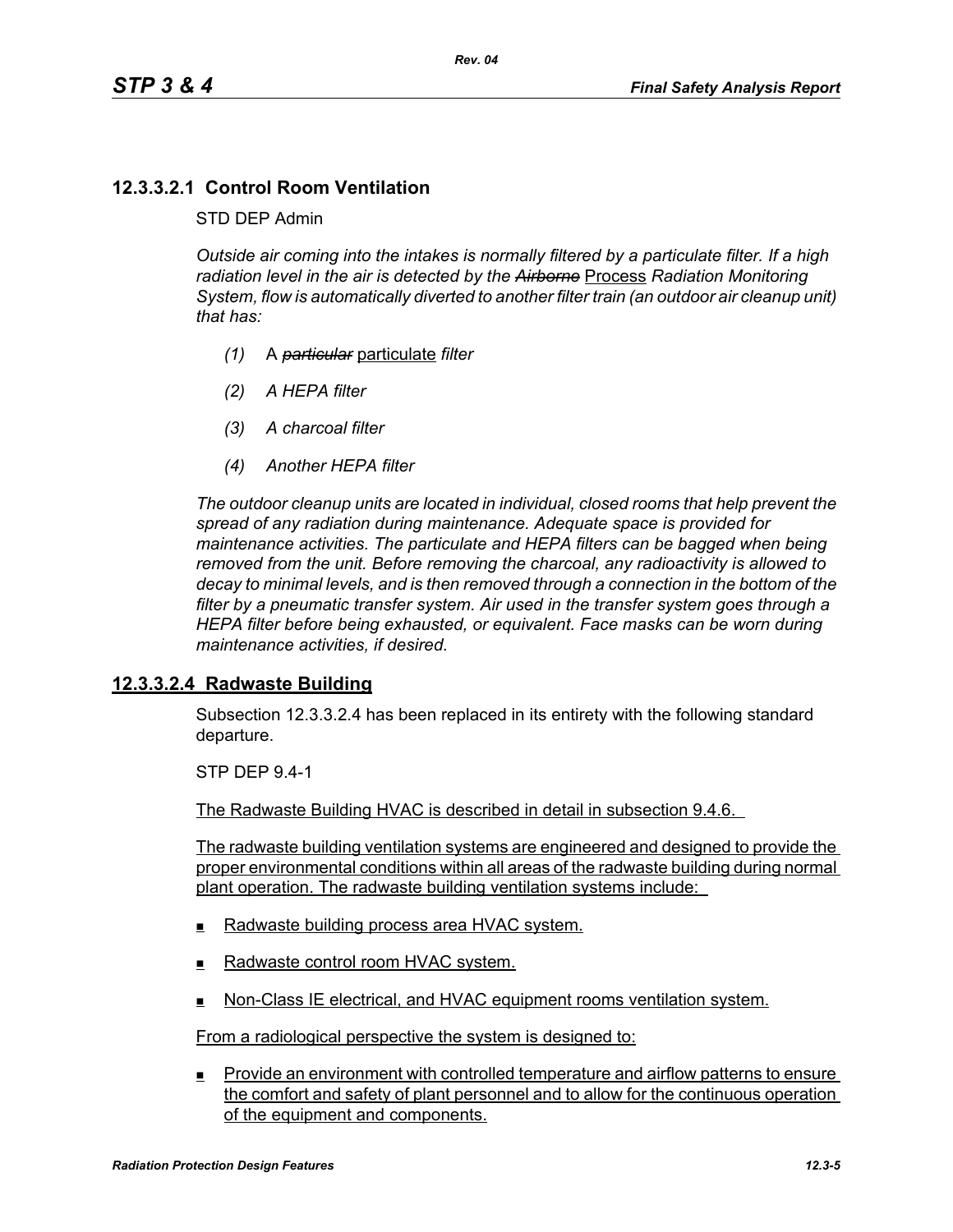**Maintain positive pressure within the radwaste control room, electrical room and** other areas not containing radioactive materials.

*Rev. 04*

- $\blacksquare$  Limit exfiltration from the radwaste areas with potential airborne radioactive contaminants by maintaining sub atmospheric pressure during the normal plant operation.
- Maintain airflow from areas of low potential radioactivity to areas of progressively higher potential radioactivity.
- $\blacksquare$  Limit airborne fission product release to the atmosphere from the ventilation system exhaust during normal plant operation.
- Limit concentration of airborne radioactivity to levels below the values specified in Appendix B to 10CFR20.

Exhaust air from the Radwaste Building is routed to and exhausted through the plant stack. Upon radiation detection in the main exhaust duct, the exhaust air is automatically routed to the air filtration equipment to be filtered through a prefilter and a HEPA filter before being released through the plant stack. A high level of radioactivity detected by a radiation monitor downstream of the HEPA filter also activates an alarm in the radwaste and the main control rooms.

## **12.3.4 Area Radiation and Airborne Radioactivity Monitoring Instrumentation**

STD DEP 11.5-1

*(2) The Containment Atmospheric Monitoring System (D23/CAM) continuously measures, indicates, and records the gamma radiation levels within the primary containment (drywell and suppression chamber), and activates alarms in the main control room on high radiation levels. As described in Subsection 7.6.2, four gamma sensitive ion chamber channels are provided to monitor gamma radioactivity in the primary containment during normal, abnormal and accident conditions. Each of the four monitoring channels covers the range from 10-2* Sv/h*Gy/h to 10<sup>5</sup>* Sv/h*Gy/h. The CAM System is classified as safety-related.*

## **12.3.4.1 ARM System Description**

STD DEP T1 3.4-1

*The Area Radiation Monitoring (ARM) System consists of gamma sensitive detectors, digital area radiation monitors, local auxiliary units with indicators and local audible warning alarms, and recording devices. The detector signals are digitized and optically multiplexed for transmission* transmitted *to the radiation monitors in the main control room. Each ARM radiation channel has two independently adjustable trip alarm circuits, one is set to trip on high radiation and the other is set to trip on downscale indication (loss of sensor input). Also, each ARM monitor is equipped with self-test feature that monitors for gross failures and will activate an alarm on loss of power or when a failure is detected. Auxiliary units with local alarms are provided in selected*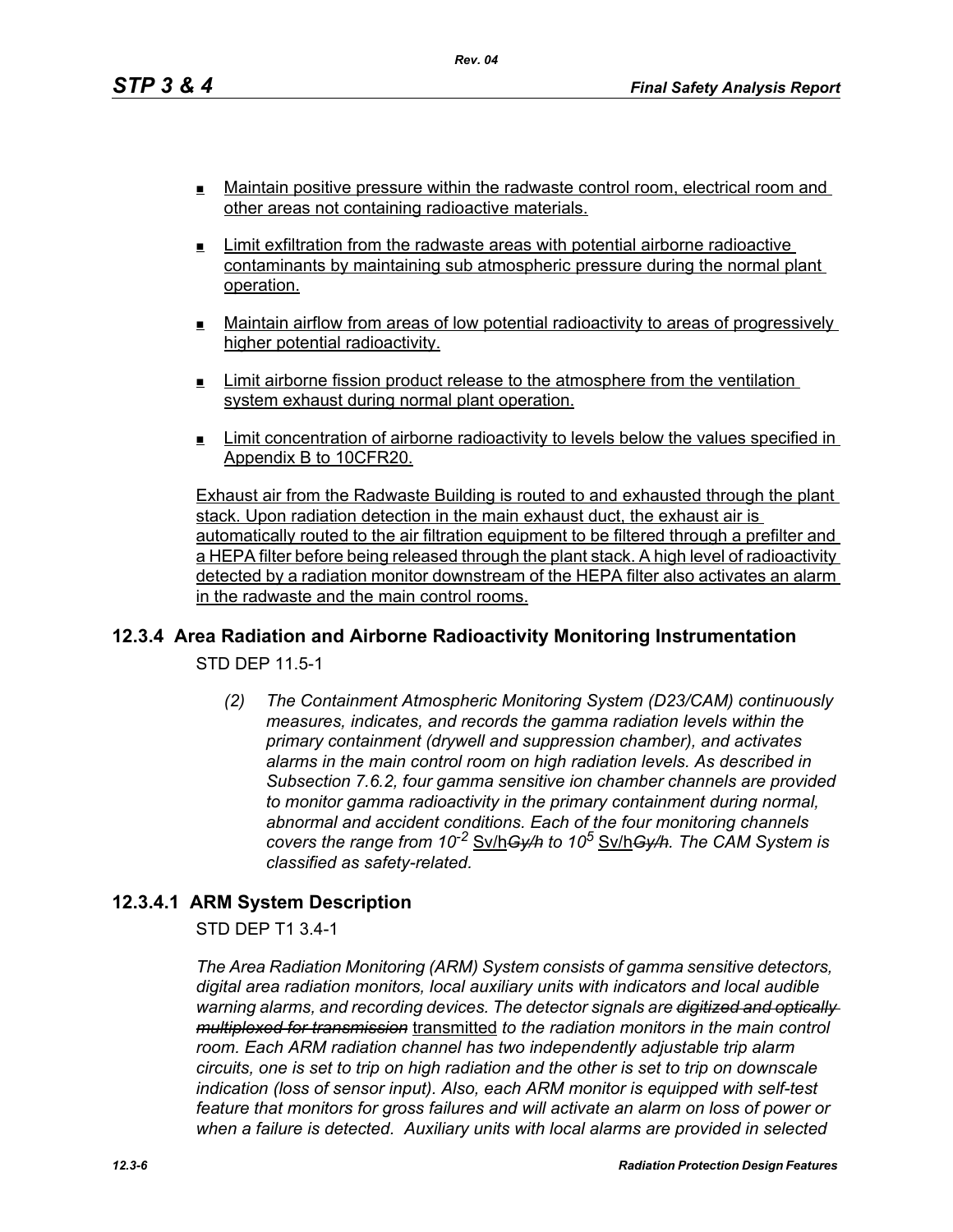*local areas for radiation indication and for activating the local audible alarms on abnormal levels. Each area radiation channel is powered from the non-Class 1E vital 120 VAC source, which is continuously available during loss of offsite power. The recording devices are powered from the 120 VAC instrument bus.* The ARMs are calibrated in accordance with procedures developed from calibration instructions provided by the manufacturer. Periodic calibration verification and channel functional tests are performed with procedures based on pre-operational acceptance testing to verify operability, including alarm functions.

### **12.3.4.2 ARM Detector Location and Sensitivity**

STD DEP 11.5-1

*The location of each area detector is shown on the plant layout drawings for each building (Figures 12.3-56 through 12.3-73). The specific area radiation channels for each building are listed in Tables 12.3-3 through 12.3-7, along with reference to map location of the detector, the channel sensitivity range, and the areas for the local alarms. The range and sensitivity of each area radiation channel is classified as follows:*

- *(1) Range 0.10* μSv/h*μGy/h to 1* mSv/h*mGy/h -H (High Sensitivity)*
- *(2) Range 1* μSv/h*μGy/h to 10* mSv/h*mGy/h -M (Medium Sensitivity)*
- *(3) Range 10* μSv/h*μGy/h to 102* mSv/h *mGy/h -L (Low Sensitivity)*
- *(4) Range 1* mSv/h*mGy/h to 10* Sv/h*Gy/h* -*LL (Low Low Sensitivity)*
- *(5) Range 1* mSv/h*mGy/h to 102* Sv/h*Gy/h -VL (Very Low Sensitivity)*

#### **12.3.7 COL License Information**

#### **12.3.7.1 Airborne Radionuclide Concentration Calculation**

The following site specific supplement addresses COL License Information Item 12.6.

Calculations of the expected airborne radionuclide concentrations are performed, as part of the plant inspections, tests, analyses and acceptance criteria (ITAAC Tier 1 Table 3.2b), to verify the adequacy of the ventilation system prior to fuel load.

## **12.3.7.2 Operational Considerations**

The following site specific supplement addresses COL License Information Item 12.7.

Alarm setpoints are established based on design background radiation levels, which are then, confirmed during the Startup Test Program. The Preoperational Test Program will check for proper calibration of the detectors, and then check the proper functioning of alarms (local and remote, audible and visual) and protective features including alarm setpoints. The Preoperational Test Program will also check for proper response to various loss of power conditions.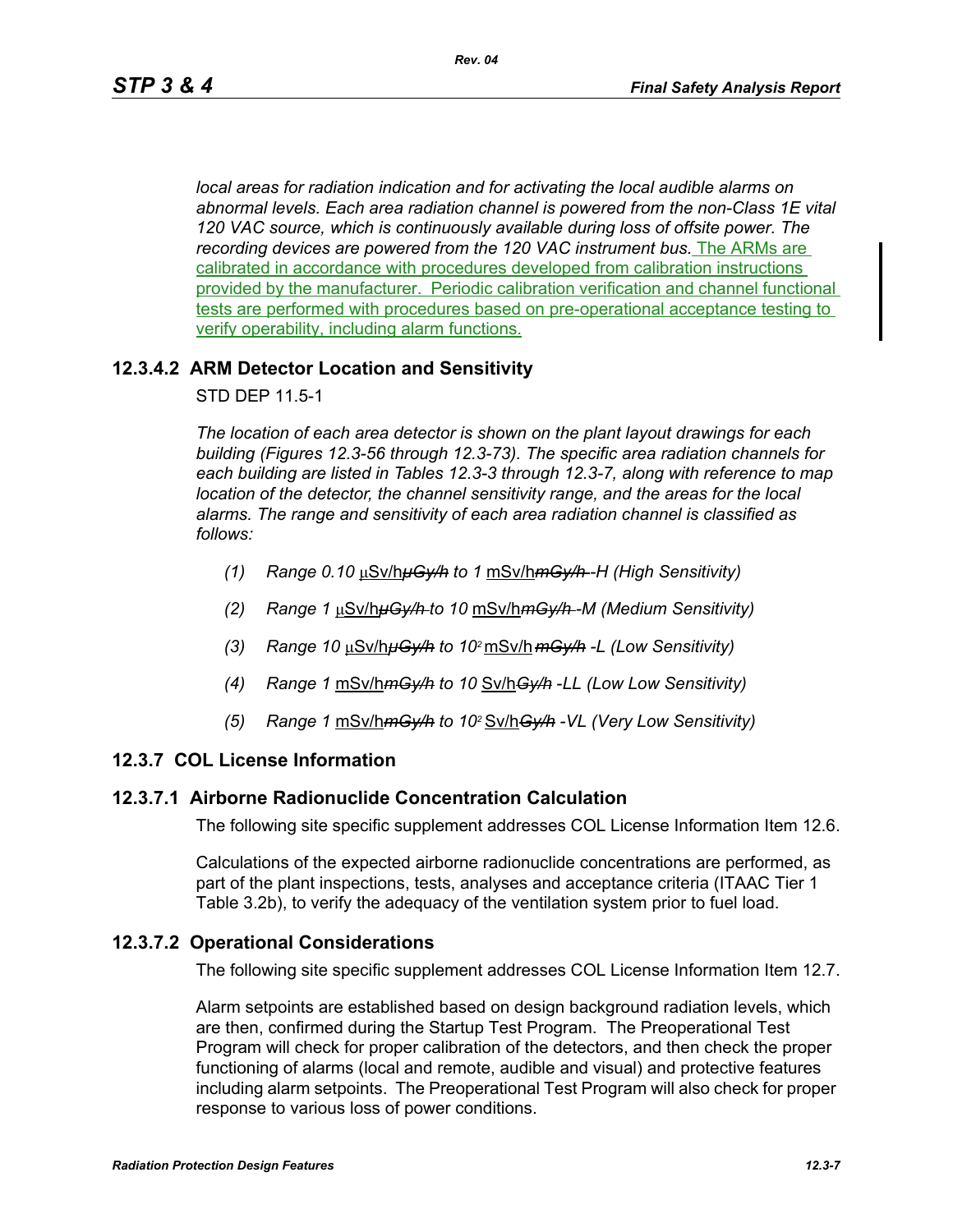Airborne In addition to the Area Radiation Monitoring system, radiation monitoring operational considerations, such as procedures for placement, operation and calibration of monitors and placement of portable monitors, are established in accordance with the Operational Radiation Protection Program described in Section 12.5S.

## **12.3.7.3 Requirements of 10CFR70.24**

The following site specific supplement addresses COL License Information Item 12.8.

The information demonstrating that the plant meets the criticality accident monitoring requirements of 10CFR70.24 will be provided as an amendment to the FSAR inaccordance with 10 CFR 50.71(e), or an exemption from this 10 CFR 70.24 requirement will be requested, at least six months prior to fuel load (COM 12.3-1)by meeting the requirements of 10 CFR 50.68(b), as provided for in 10 CFR 70.24(d)(1).(COM 12.3-1).

## **12.3.7.4 Material Selection**

The following site specific supplement addresses the unnumbered COL License Information Item contained in this section of the reference ABWR DCD.

STPNOC continues to monitor industry state-of-the-art developments in material selection options for maintaining exposure ALARA, including Stellite reduction efforts. A graded approach to using the various levels of cobalt in the primary systems has been undertaken as discussed in Subsection 12.3.1.1.2.

## **12.3.8 Radiation Exposure to Construction Workers During Plant Construction**

The following site specific supplement provides information to address RG 1.206, CIII Subsection 12.3.5, dealing with dose to construction workers for multi-unit sites.

Regulatory Guide 1.206, Section C.III.12.3.5, states in part, for multi unit sites, the COL applicant will provide estimated annual dose to construction workers in a new construction area, as a result of radiation from on-site radiation sources from the existing operating plant(s).

During the construction of STP 3 & 4, workers will be exposed to several potential sources of radiation. This section identifies the potential sources of radiation and estimates the doses that workers would receive during the construction of STP 3 & 4 due to the operation of STP 1 & 2. In addition, with STP 3 scheduled to be operational one year earlier than STP 4, STP 3 will be a source of radiation for STP 4 construction workers during that year. Thus, the dose contribution from STP 3 sources of radiation is also evaluated.

Three types of sources are considered: direct radiation, gaseous effluents, and liquid effluents. The maximum annual doses from all three pathways during any year of the construction of STP 3 & 4 occur during the year that STP 3 is operational and STP 4 is under construction. This is further discussed later in this subsection. A comparison of these calculated doses for this time period shows that the limits in 10 CFR 20.1301

I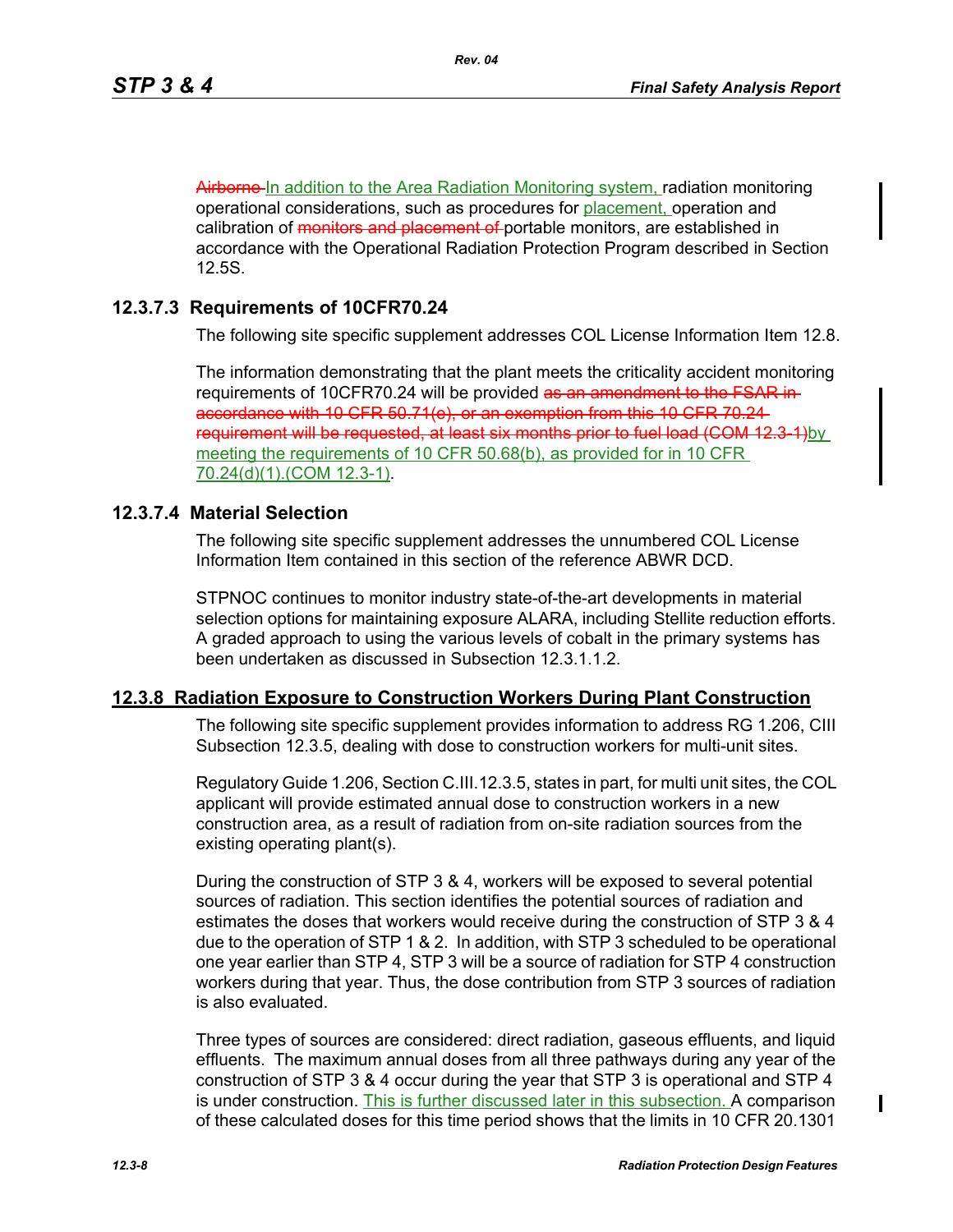and 40 CFR 190.10 for members of the public are satisfied. For 10 CFR 20.1301 the calculated annual dose is 18 mrem TEDE and the limit is 100 mrem TEDE. unrestricted area calculated dose rate is 0.0088 mrem/hr and the limit is 2 mrem/hr. For 40 CFR 190.10 the calculated annual doses for whole body, thyroid and other organ are all 18 mrem and the limits are whole body (25 mrem), thyroid (75 mrem) and other organ (25 mrem).

|                                                                                                                 | <b>Worker Annual Dose (mrem)</b> |                        |  |
|-----------------------------------------------------------------------------------------------------------------|----------------------------------|------------------------|--|
|                                                                                                                 | <b>From Unit 3</b>               | From Units 1, 2<br>& 3 |  |
| Whole body dose from liquid<br>effluents                                                                        | 0.00026                          | 0.032                  |  |
| Organ dose from liquid<br>effluentst                                                                            | 0.00043                          | 0.032                  |  |
| Whole body dose from<br>gaseous effluents                                                                       | 6.6                              | 8.3                    |  |
| Skin dose from gaseous<br>effluents                                                                             | 16                               | 17                     |  |
| Organ dose from radioactive<br>iodine and radioactive material<br>in particulate form from<br>gaseous effluents | 12                               | 18                     |  |

### **Annual Doses for Individuals Working on Unit 4**

These calculated doses assume a full power equilibrium core with power history for the entire year. It is not expected that Unit 3 will be at 100% power during the full year that STP 4 is still under construction. During this period, STP 3 will be undergoing startup testing. Full power operation is likely to occur only for about 25% of this first year, resulting in decreased annual doses from those presented in the table.

The STP 3 & 4 site will be continually monitored during the construction period and appropriate actions taken to ensure that doses to the construction workers remain ALARA. In addition, the Operational Radiation Protection Program described in Section 12.5S will be in place while Unit 3 is operating with Unit 4 still under construction. Thus, there will be ample oversight to ensure that doses to construction workers remain ALARA during the construction period.

The bases, assumptions, and methods used to calculate the construction worker dose is given below with the maximum annual dose (person-Sieverts) shown in Table 12.3-8.

Dose rates at the construction site are estimated based on dose rate measurements and calculations. Although the construction workers will occupy a large area over the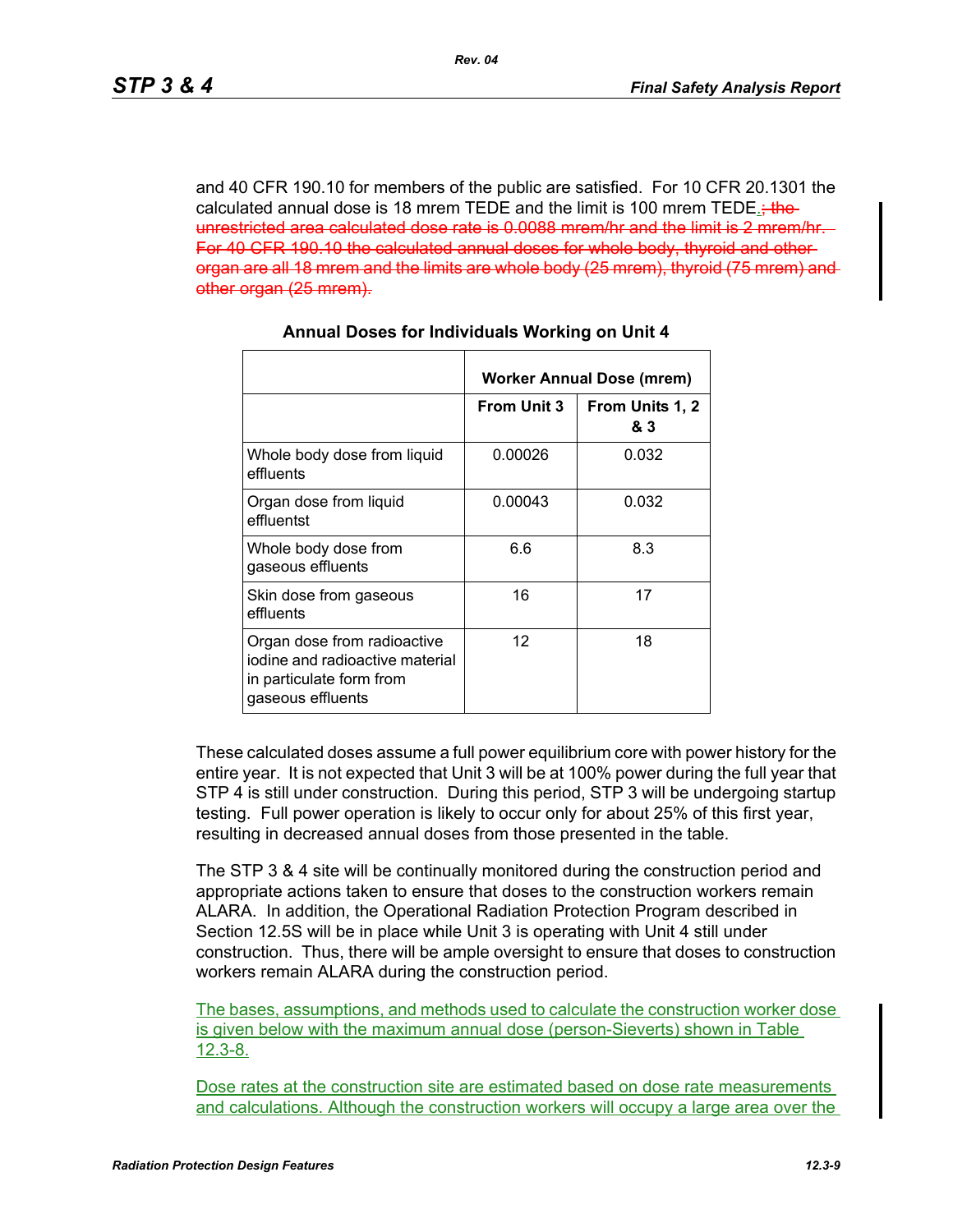course of the construction period, dose rates are estimated based on average distances from radiation sources.

- **Direct radiation: The direct radiation dose rates from STP 1 & 2 sources are based** on TLD measurements taken at various onsite locations from 2002 through 2006. This 5-year period provides sufficient data to be representative of plant conditions. Since the construction location for STP 3 & 4 is farther away from STP 1 & 2 than are the respective TLD stations where dose rates are measured from each source, the STP 1 & 2 Offsite Dose Calculation Manual (ODCM) is used to extrapolate the dose rates from the TLD locations to the STP 3&4 location. In determining direct radiation dose rates, it is assumed that the worker is located in the center of the construction area of the unit (either STP 3 or 4) nearest to the source. Given that workers will move about the construction area over the course of a year, it is reasonable to select the center of the area as a representative location for occupancy. No credit is taken for any shielding provided by structures under construction. The estimated total body dose rate to Units 3 and 4 construction workers due to operation of Units 1 and 2 is 2.4 mrem/yr. The estimated total body dose rate to Unit 4 construction workers due to operation of Units 1, 2 and 3 is 7.9 mrem/yr.
- Gaseous effluents: The annual dose rates to the maximally exposed member of the public at the site boundary or the nearest residence due to the release of gaseous effluents is based on the STP 1 & 2 REMPs for 2002 to 2006. The composite maximum annual dose rate for each organ over these 5 years was calculated using the methodology found in the STP 1 & 2 ODCM. These offsite dose rates are used to estimate construction doses. Using the atmospheric dispersion factors in FSAR Section 2.3, the estimated total body dose rate to construction workers from operation of Units 1&2 is 1.7 mrem/yr and 6 mrem/yr to the critical organ and operation of Units 1,2 and 3 is 8.3 mrem/yr total body dose rate and 18 mrem/yr to the critical organ.
- Liquid effluents: The annual dose rates to the maximally exposed member of the public at the site boundary or the nearest residence due to the release of liquid effluents is based on the STP 1 & 2 REMPs for 2002 to 2006. The composite maximum annual dose rate for each organ over these 5 years was calculated using the methodology found in the STP 1 & 2 ODCM. The offsite dose rates from STP 1, 2, and 3 are calculated at the Little Robbins Slough area due to sport fish ingestion and shoreline exposure. These dose rates are used to estimate construction location doses. The estimated total dose rate to construction workers from operation of Units 1,2 and 3 is 0.032 mrem/yr to both total body and the critical organ.

The calculated annual person-Sievert construction worker doses for total body and critical organ are provided in Table 12.3-8. Note that for the calculation, the manpower estimates for the timeframe when construction on both Units 3 and 4 is in progress are provided for both units, as it is not feasible to break down the workforce estimates by unit. The estimated doses for each of the three construction phases shown in the table are based on the maximum average annual workforce during that phase.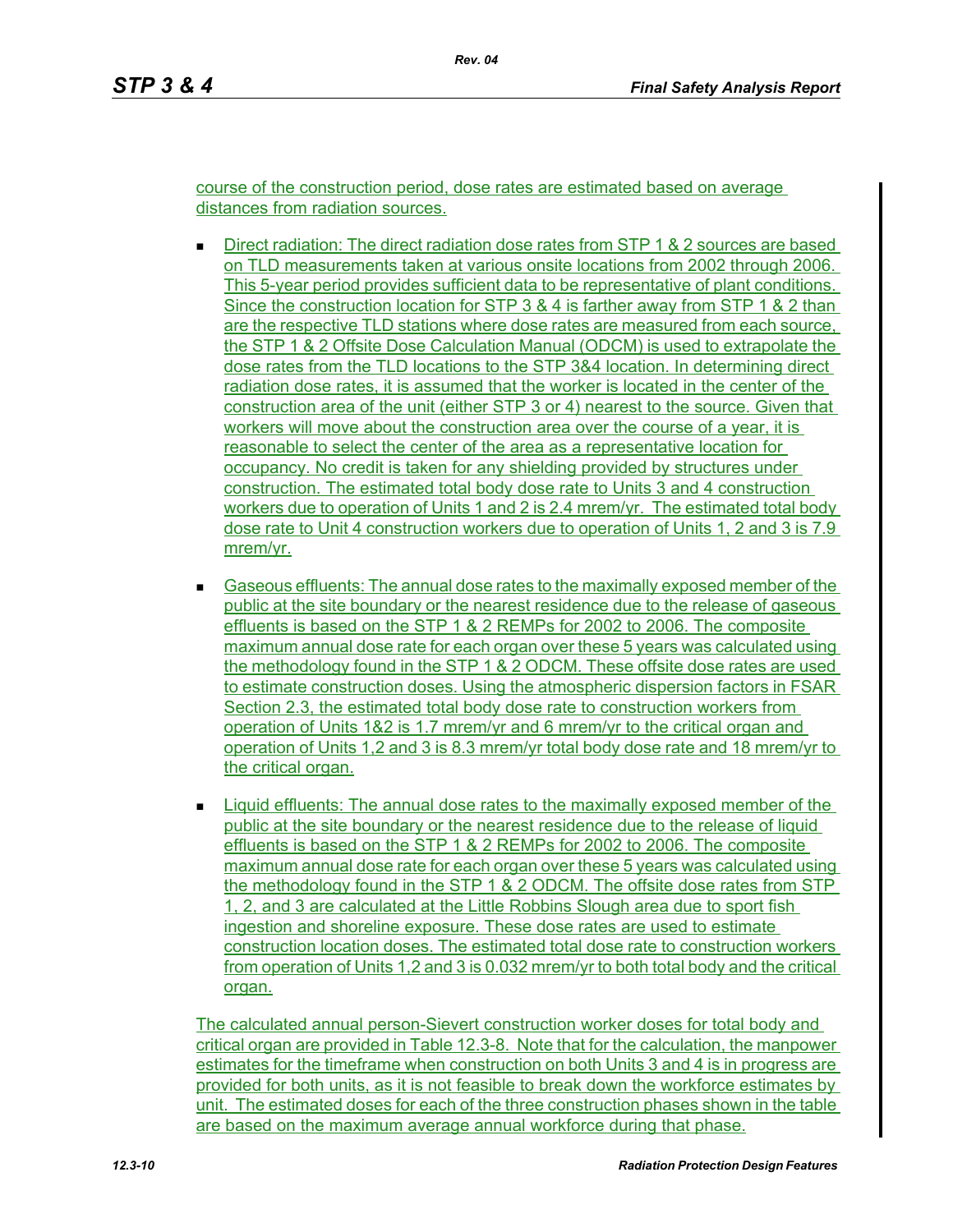# **12.3.9 Minimization of Contamination**

The following site-specific supplement provides information to address 10 CFR 20.1406, as implemented by NEI 08-08.

As stated in Section 12.3 of the Design Control Document (DCD), The Advanced Boiling Water Reactor (ABWR) incorporates many Radiation Protection design features to limit contamination. Section 12.3 of the DCD is incorporated by reference and provides the features summarized below, among others:

- Pumps located in radiation areas are provided with flush lines and in certain cases chemical cleaning capabilities for use prior to maintenance. Pump casing drains provide a means for draining pumps to the sump prior to disassembly, thus reducing the exposure of personnel and decreasing the potential for contamination.
- **Instrumentation lines in liquid service for systems containing radioactive fluids are** provided with vent and backflush provisions. Reactor vessel sensing lines may be flushed with condensate following reactor blowdown.
- Heat exchangers are constructed of stainless steel or Cu/Ni tubes to minimize the possibility of failure. The heat exchanger design allows for complete draining of fluids from the exchanger, and connections are available for condensate or demineralized water flushing.
- Valves have back seats to minimize leakage through the packing. Teflon gaskets are not used.
- $\blacksquare$  Piping was selected to provide a service life equivalent to the design life of the plant, with consideration given to corrosion allowances and environmental conditions. Piping for systems containing radioactive fluids is welded to the most practical extent to reduce leakage through flanged or screwed connections.
- Floor drains with appropriately sloped floors are provided in shielded cubicles where the potential for spills exist. Smooth, epoxy-type coatings are employed to facilitate decontamination when a spill does occur. Curbs are provided to limit contamination and simplify washdown operations, and expanded metal-type floor gratings are minimized in favor of smooth surfaces in areas where radioactive spills could occur. Equipment and floor drain sumps are stainless steel lined to preclude leakage.
- Material selection consideration is used for systems and components exposed to reactor coolant. Specifically, a graded approach to the use of cobalt lowers the potential for the spread of contamination. Much of the cobalt is removed from contact with reactor coolant by eliminating Stellite where practical and reducing cobalt in the core stainless steel components.
- Sample stations in the plant contain flushing provisions using demineralized water, and sample station piping drains to plant sumps minimize the possibility of spills.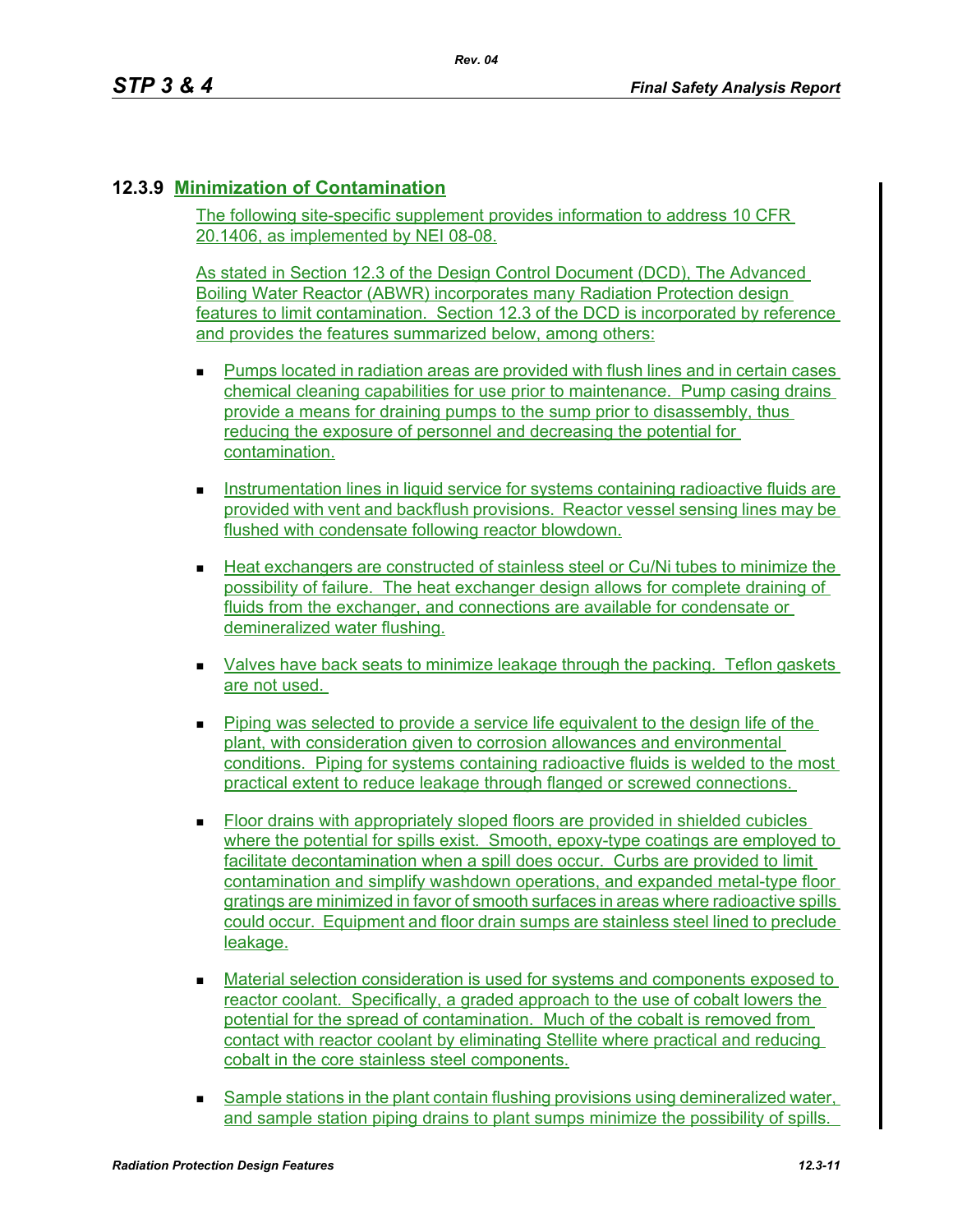Fume hoods are employed for airborne contamination control. Working areas and fume hoods are stainless steel to ease decontamination should a spill occur, and sample spouts are located above the sink to reduce the possibility of contaminating surrounding areas during the sampling process.

**HVAC systems are designed to limit the extent of airborne contamination by** providing air flow patterns from areas of low contamination to more contaminated areas. HVAC Equipment drain sump vents are fitted with charcoal canisters or are piped directly to the Radwaste HVAC System to remove airborne contaminants evolved from discharges to the sump. HVAC penetrations through outer walls of buildings containing radioactive sources are sealed to prevent miscellaneous leaks into the environment.

Additionally, all below grade piping carrying radioactive fluids is located in tunnels. No direct buried piping containing radioactive fluids is incorporated in the STP 3 & 4 design.

Nuclear Energy Institute Report 08-08A, "Generic FSAR Template Guidance for Life Cycle Minimization of Contamination" provides the Minimization of Contamination Program for STP 3 & 4. This NEI template is incorporated by reference with the clarification that design changes for certified design materials are not required by implementation of this program. The evaluations, programs, and procedures required by NEI 08-08A will be issued six months prior to commencement of the Preoperational Test Program.

## **12.3.9.1 Operational Programs and Operating Procedures**

Operational programs and operating procedures will be developed to address 10 CFR 20.1406, and will be issued six months prior to commencement of the Preoperational Test Program. These programs and procedures will include:

- Work practices, preventive maintenance, and procedures to minimize leaks and spills and provide containment and early and adequate detection including instruments for detection. This includes surveillance and monitoring.
- Surveillance and maintenance is performed to mitigate the consequences of undetected leakage over a long period of time.
- Operational practices will be documented such that they are subject to audit and inspection.
- Following construction, establishment of an onsite monitoring program as a part of the environmental monitoring program to prevent offsite migration of radionuclides via an unmonitored pathway.
- To facilitate decommissioning, maintain a system of records detailing contamination events and residual levels of environmental contaminates for the life of the facility, readily accessible to facilitate cleanup.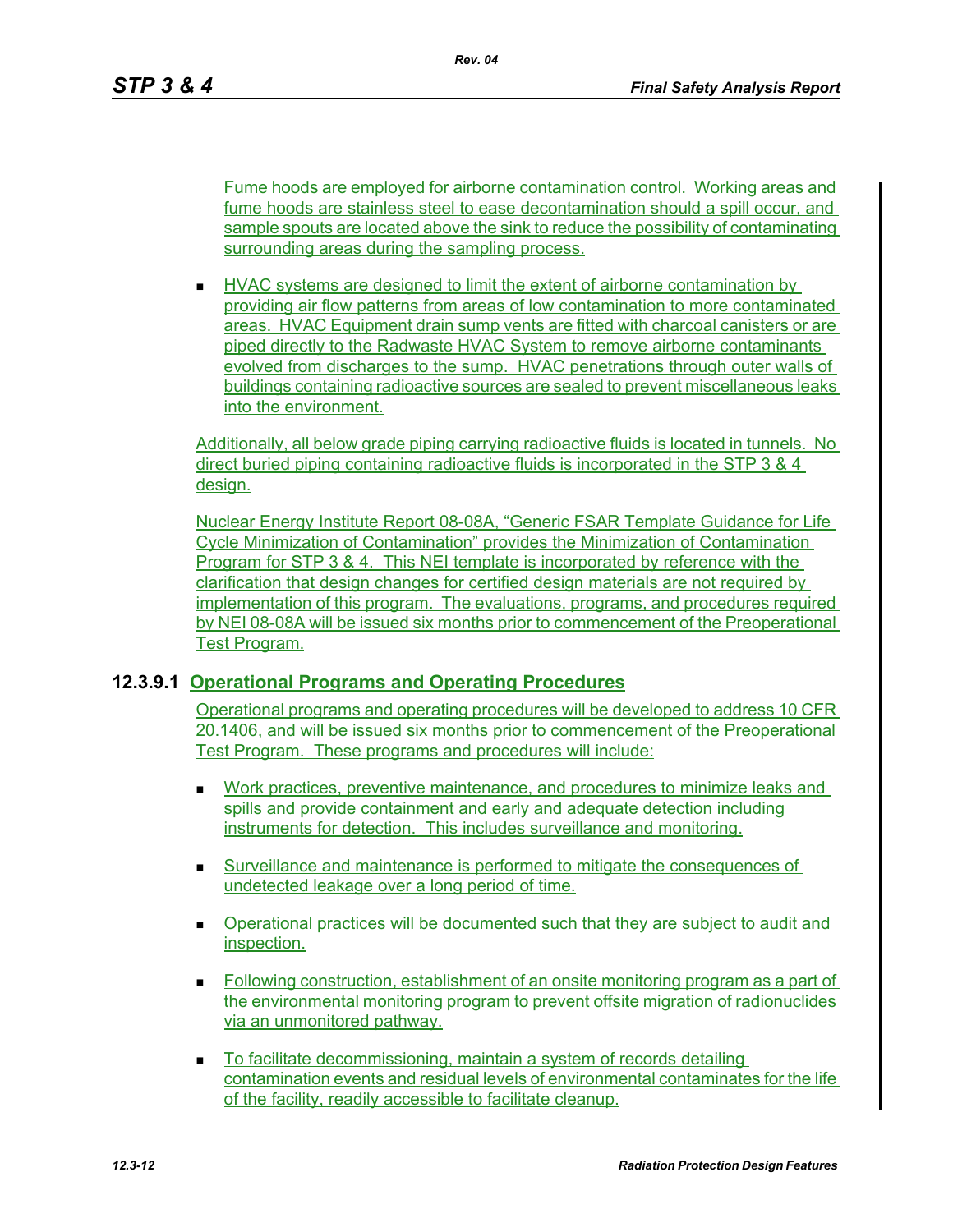**Minimizing the generation of radioactive waste as a major operational** consideration that will be addressed through careful work planning. Plant procedures will include provisions for proper packaging of wastes for transportation and acceptance by disposal or treatment facilities. Onsite storage is considered in certain circumstances as necessary.

Maintenance and other operating procedures are provided in Subsection 13.5.3.4.2, which includes plant radiation protection, chemical-radiochemical control, and radioactive waste management procedures. Subsection 13.5.3.4.3 lists radiation control procedures, including area radiation monitoring, process radiation monitoring, and meteorological monitoring procedures as well as procedures for discharge of effluents. Operational programs are listed in Table 13.4S-1, and included the Process and Effluent Monitoring and Sampling Program and Radiation Protection Program. 10 CFR 20.1406 requirements are considered in the development of these programs.

### **12.3.9.2 Design Provisions and Design Features**

Design of structures, systems, and components, such as the following, outside the scope of ABWR DCD or departures from the DCD in COLA Part 2, Tier 2, are applicable to 10CFR20.1406 and RG 4.21.

- Section 12.3 describes facility radiation protection design features with STD DEP 12.3-4 adding ARMs and alarm capability.
- **Section 12.5 provides supplemental information related to radiation protection** facilities and equipment.
- Sections 11.5 and 12.0 describe process and effluent radiological monitoring systems with STD DEP 11.5-1 providing for equipment and instrumentation reliability improvements.
- **Section 11.4 describes the solid waste management system and processes with** STD DEP 11.4-1 to minimize the generation of waste.
- Section 11.3 describes the gaseous waste management system with STD DEP 11.3-1 providing for optimization.
- Section 11.2 describes the liquid radwaste management system with STD DEP 11.2-1 providing for equipment modernization.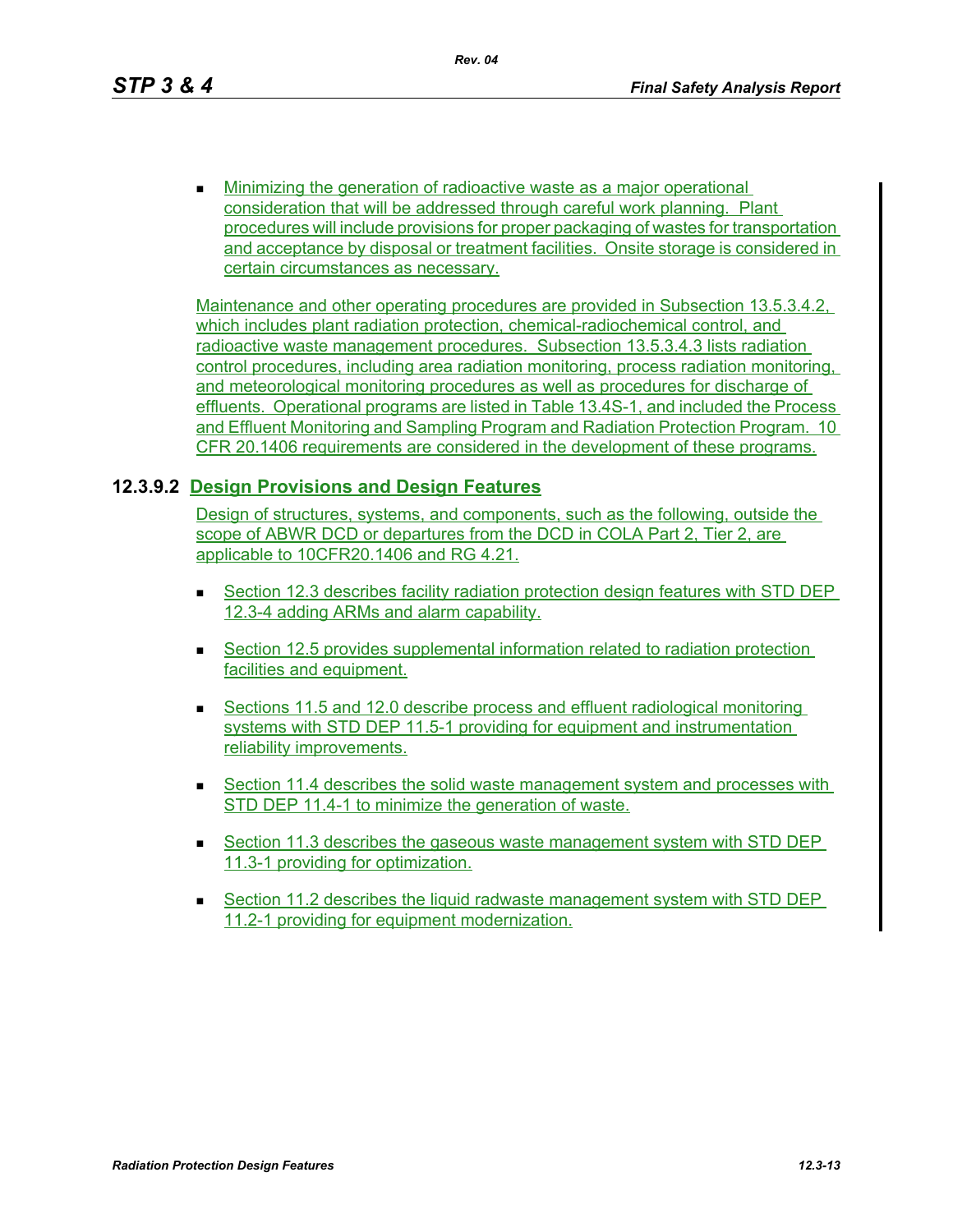### **12.3.10 12.3.9References**

STD DEP Admin

- 12.3-1 N. M. Schaeffer, "Reactor Shielding for Nuclear Engineers", TID-25951, U.S. Atomic Energy Commission (1973).
- 12.3-2 J. H. Hubbell, "Photon Cross Sections, Attenuation Coefficients, and Energy Absorption Coefficients from 10 KeV to 100 GeV", NSRDS-NBS 29, U.S. Department of Commerce, August 1969.
- 12.3-3 "Radiological Health Handbook", U.S. Department of Health, Education, and Welfare, Revised Edition, January 1970.
- 12.3-4 "Reactor Handbook", Volume III, Part B, E.P. Blizzard, U.S. Atomic Energy Commission (1962).
- 12.3-5 Lederer, Hollander, and Perlman, "Table of Isotopes", Sixth Edition (1968).
- 12.3-6 M.A. Capo, "Polynomial Approximation of Gamma Ray Buildup Factors for a Point Isotropic Source", APEX-510, November 1958.
- 12.3-7 Reactor Physics Constants, Second Edition, ANL-5800, U.S. Atomic Energy Commission, July 1963.
- 12.3-8 ENDF/B-III and ENDF/B-IV Cross Section Libraries, Brookhaven National Laboratory.
- 12.3-9 PDS-31 Cross Section Library, Oak Ridge National Laboratory.
- 12.3-10 DLC-7, ENDF/B Photo Interaction Library.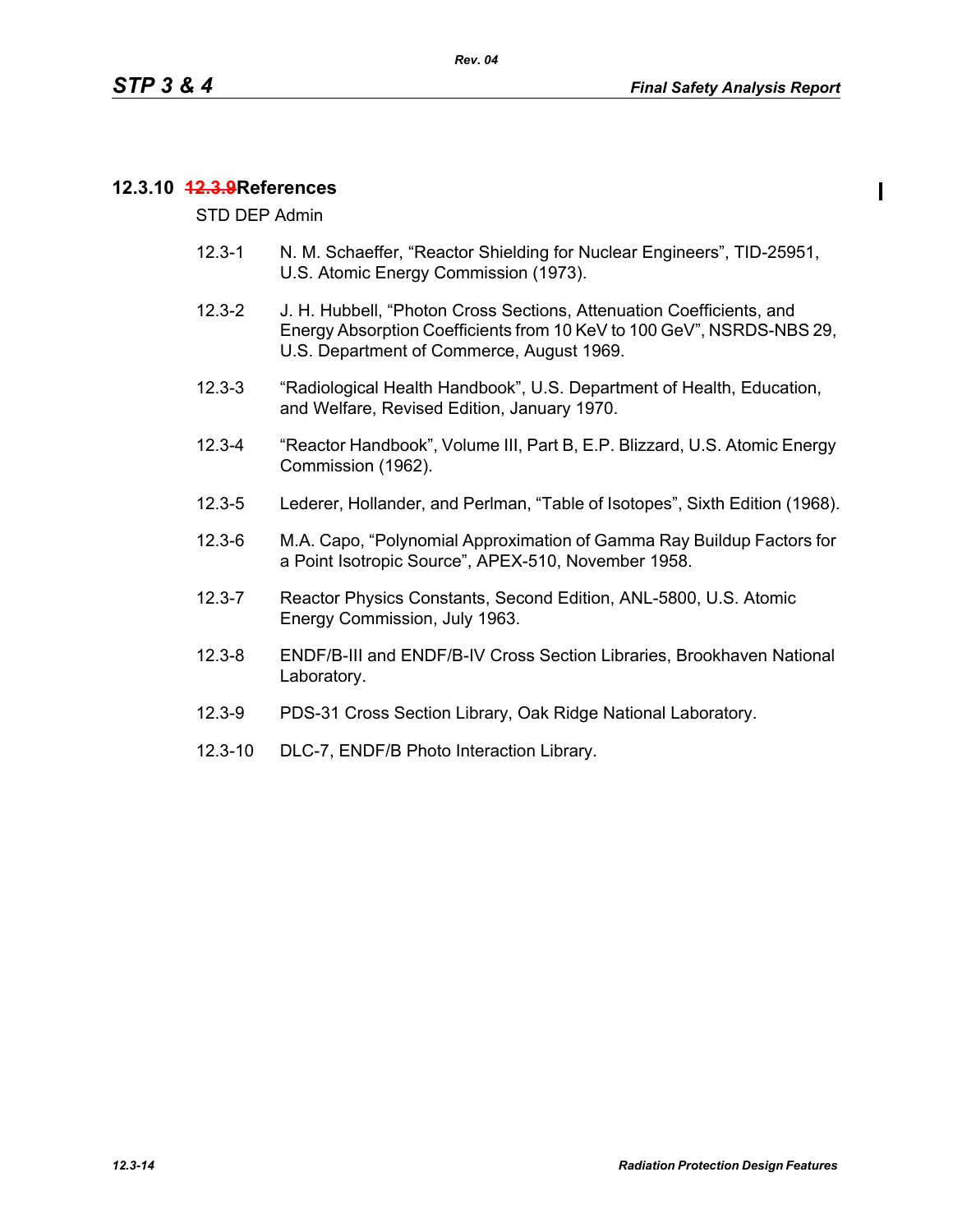| No.            | Location & Description             | Figure # | Sensitivity<br>Range | Local Alarms |
|----------------|------------------------------------|----------|----------------------|--------------|
| $\overline{2}$ | Reactor area (B)-4F                | 12.3-62  | LL                   | X            |
| 4              | Fuel storage pool area (B)-4F      | 12.3-62  | LL                   | X            |
| 5              | R/B 4F south area                  | 12.3-62  | н                    | X.           |
| $\overline{7}$ | R/B 3F NW area                     | 12.3-60  | H                    | X            |
| 9              | CUW control panel area-B3F         | 12.3-56  | H                    | X            |
| 14             | R/B 1F SE hatch area               | 12.3-59  | н                    | X            |
| 17             | R/B B1F SE hatch area              | 12.3-58  | H                    | X            |
| 26             | R/B B3F SW area-RHR "C" equip area | 12.3-56  | н                    | X            |
| 27             | R/B Operating Deck C               | 12.3-62  | н                    | X            |
| 28             | R/B Corridor D                     | 12.3-57  | M                    | X            |
| 29             | R/B Cask Pil                       | 12.3-60  | M                    | X            |
| 30             | R/B Sampling Room                  | 12.3-58  | M                    | X            |

|  | Table 12.3-3 Area Radiation Monitors Reactor Building |  |  |  |
|--|-------------------------------------------------------|--|--|--|
|--|-------------------------------------------------------|--|--|--|

| Table 12.3-6 Area Radiation Monitors Radwaste Building |
|--------------------------------------------------------|
|                                                        |

| No.                     | Location and Description                              | Figure # | Sensitivity<br>Range | Local Alarms |
|-------------------------|-------------------------------------------------------|----------|----------------------|--------------|
| $\mathbf{1}$            | Electrical Equipment Room El 5300                     | 12.3-66  | H                    | X            |
| $\overline{2}$          | Control Room El 12300                                 | 12.3-67  | H                    | X            |
| 3                       | High Activity Spent Resin Tank Room Tank A El<br>5300 | 12.3-66  | H                    | X            |
| $\overline{\mathbf{4}}$ | High Activity Spent Resin Tank Room Tank B El<br>5300 | 12.3-66  | H                    | X            |
| 5                       | Trailer Access Area El 12300                          | 12.3-67  | H                    | X            |
| 6                       | LRW Mobile Skid Area El 12300                         | 12.3-67  | H                    | X            |
| $\overline{7}$          | DAW & Wet Solid Waste Accumulation Area El<br>12300   | 12.3-67  | H                    | X            |
| 8                       | High Activity Waste Storage Area El 12300             | 12.3-67  | H                    | X            |
| 9                       | Waste Sorting Area El 12300                           | 12.3-67  | H                    | X            |
| 10                      | Phase Separator Tank A El 5300                        | 12.3-66  | H                    | X            |
| 11                      | Phase Separator Tank B El 5300                        | 12.3-66  | H                    | X            |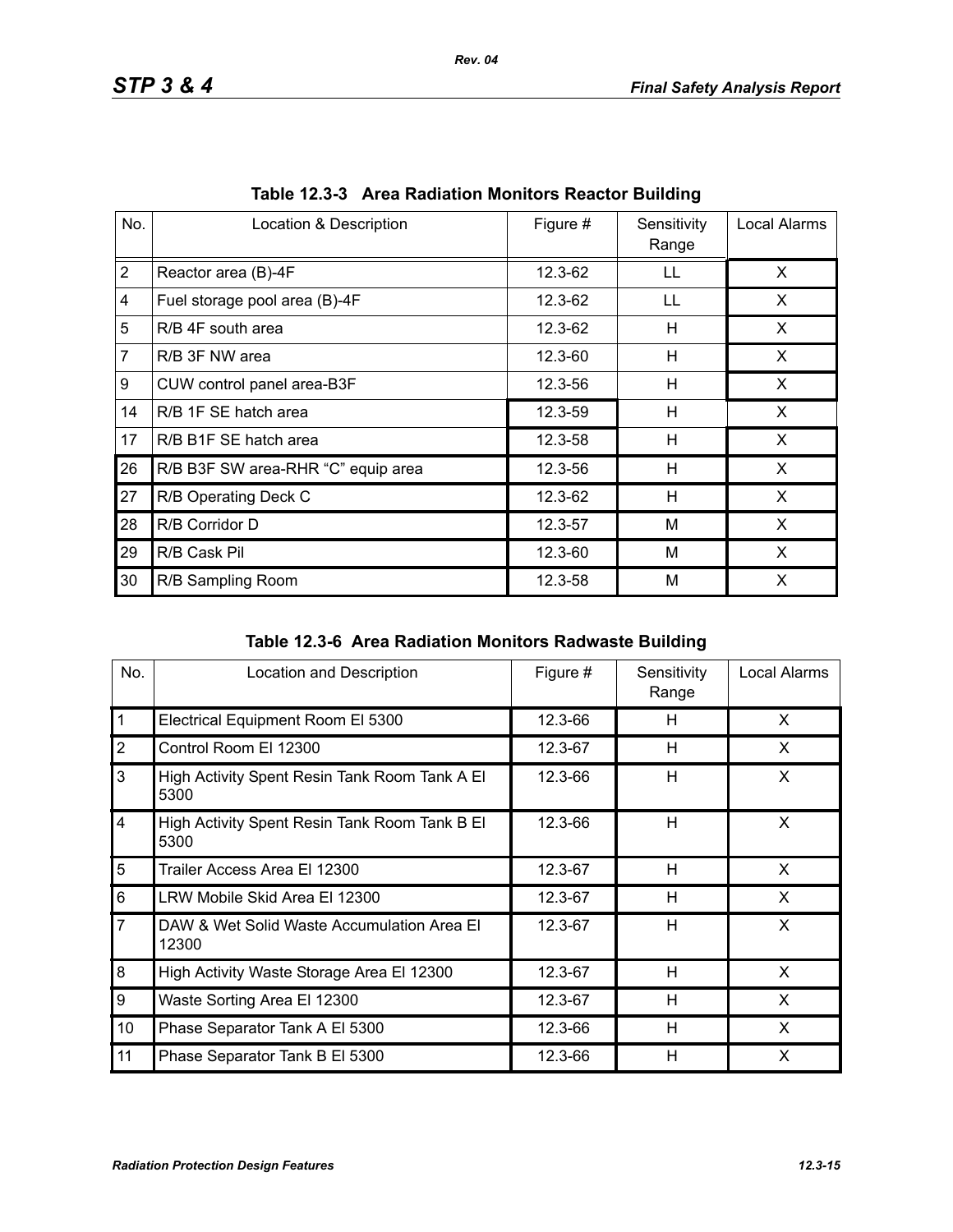| No.            | Location & Description                                                       | Figure #    | Sensitivity<br>Range | <b>Local Alarms</b> |
|----------------|------------------------------------------------------------------------------|-------------|----------------------|---------------------|
| $\mathcal I$   | Condensate Pump Maintenance Area<br>Operation Area (Laydown Space)           | 12.3-7270   | M                    | $\chi$              |
| $\overline{c}$ | Corridor (Condensate Sampling & Control Area)                                | 12.3-6970   | M                    | $\underline{X}$     |
| 3              | Offgas Sample & Control Area<br>Rack Room                                    | 12.3-6870   | M                    | $\underline{X}$     |
| $\overline{4}$ | RFP 1A, 1B& 1C Area<br><b>MD-RFP Area</b>                                    | $12.3 - 70$ | H                    | $\underline{X}$     |
| 5              | <b>Filter Maintenace Area</b><br>CF Maintenance Area                         | 12.3-7071   | $M$                  | $\underline{X}$     |
| 6              | Demineralizer Area<br><b>CD Resin Strainer Room</b>                          | 12.3-7470   | H                    | $\chi$              |
| $\overline{7}$ | SJAE A & Recombiner Area<br><b>Steam Ejector Units Room</b>                  | 12.3-7074   | H                    | $\chi$              |
| 8              | SJAE B & Recombiner Area<br>OG Recombiner (A) Room                           | 12.3-7074   | H                    | $\chi$              |
| 9              | <b>HP Heaters &amp; Drain Tank Area 1</b><br>OG Recombiner (B) Room          | 12.3-7074   | H                    | $\chi$              |
| 10             | <b>HP Heaters &amp; Drain Tank Area 2</b><br><b>High Pressure Drain Room</b> | 12.3-7074   | H                    | $\chi$              |
| 11             | MSR 1A & 1G Area<br>Moisture Separator and Reheater (A) Room                 | $12.3 - 72$ | H                    | X                   |
| 12             | MSR 1B & 1D Area<br>Moisture Separator and Reheater (B) Room                 | 12.3-72     | H                    | X                   |
| 13             | <b>Turbine Building Operating Floor</b>                                      | $12.3 - 73$ | H                    | X                   |
| 14             | <b>Equipment Main Access Area</b><br>Corridor (Unloading Bay)                | 12.3-7073   | 旦                    | $\underline{X}$     |

# **Table 12.3-7 Area Radiation Monitors Turbine Building**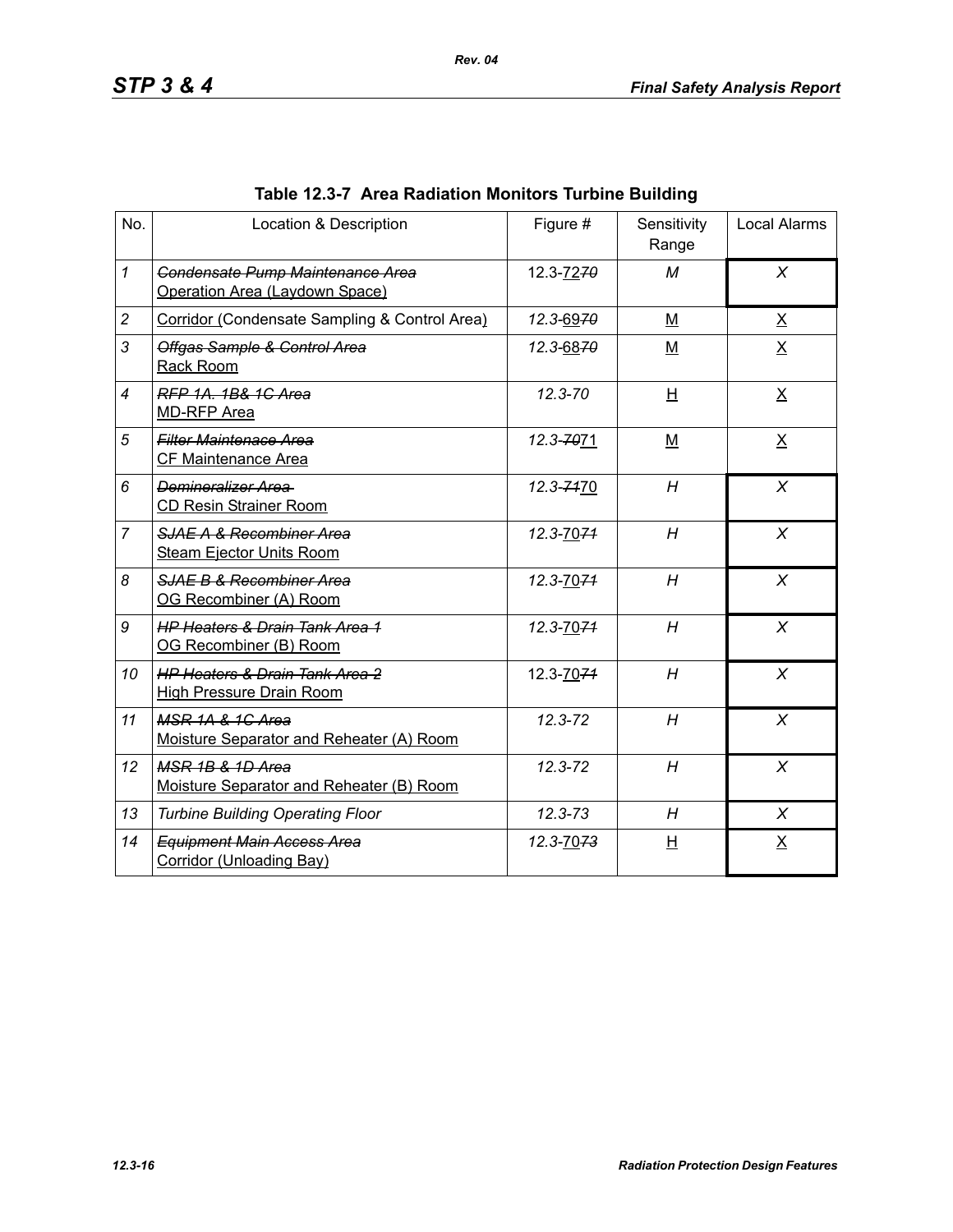ı

I

|                                    | Unit 3 Construction Only <sup>1</sup> |                                 |                   | Unit 3 & 4 Construction <sup>2</sup> | Unit 4 Construction Only <sup>1</sup> |                                 |
|------------------------------------|---------------------------------------|---------------------------------|-------------------|--------------------------------------|---------------------------------------|---------------------------------|
|                                    | <b>Total Body</b>                     | <b>Critical</b><br><b>Organ</b> | <b>Total Body</b> | <b>Critical</b><br><b>Organ</b>      | <b>Total Body</b>                     | <b>Critical</b><br><b>Organ</b> |
| <b>Direct</b><br><b>Radiation</b>  | 0.076                                 |                                 | 0.142             |                                      | 0.045                                 |                                 |
| <b>Gaseous</b><br><b>Effluents</b> | 0.054                                 | 0.190                           | 0.101             | 0.356                                | 0.032                                 | 0.113                           |
| <b>Liguid</b><br><b>Effluents</b>  | 0.001                                 | 0.001                           | 0.002             | 0.002                                | 0.001                                 | 0.001                           |
| <b>Total</b>                       | 0.131                                 | 0.191                           | 0.245             | 0.358                                | 0.078                                 | 0.114                           |

### **Table 12.3-8 Maximum Annual Dose (Person-Sieverts) to Construction Workers**

1 Dose for construction of one unit.

<sup>2</sup> Dose for construction of two units.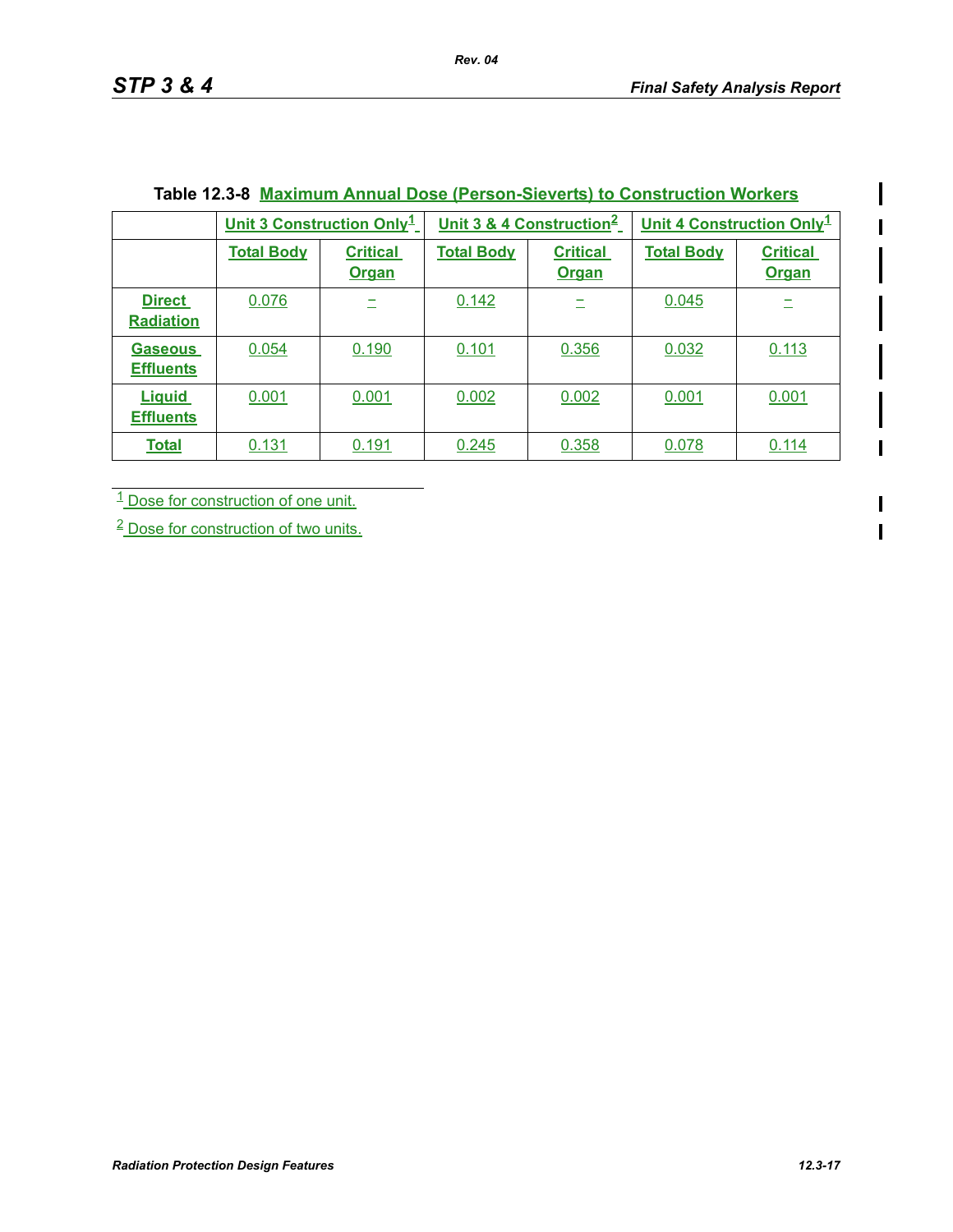The following figures are located in Chapter 21:

- *Figure 12.3-1 Reactor Building Radiation Zone Map for Full Power and Shutdown Operation at Elevation – 8200 mm*
- *Figure 12.3-3 Reactor Building Radiation Zone Map for Full Power and Shutdown Operation at Elevation 4800/8500 mm*
- *Figure 12.3-5 Reactor Building Radiation Zone Map for Full Power and Shutdown Operation at Elevation 12300 mm*
- *Figure 12.3-6 Reactor Building Radiation Zone Map for Full Power and Shutdown Operation at Elevation 18100 mm*
- *Figure 12.3-10 Reactor Building Radiation Zone Map for Full Power and Shutdown Operation at Cross Section View A–A*
- *Figure 12.3-16 Reactor Building Radiation Zone Map Post-LOCA at Elevation 12300 mm (1F)*
- *Figure 12.3-21 Reactor Building Radiation Zone Map Post-LOCA at Cross Section A–A*
- *Figure 12.3-37 Radwaste Building, Radiation Zone Map, Normal Operation at Elevation – 1700 mm*
- *Figure 12.3-38 Radwaste Building, Radiation Zone Map, Normal Operation at Elevation 5300 mm*
- *Figure 12.3-39 Radwaste Building, Radiation Zone Map, Normal Operation at Elevation 12300 mm*
- *Figure 12.3-40 Radwaste Building, Radiation Zone Map, Normal Operation at Elevation 18300 mm*
- *Figure 12.3-41 Radwaste Building, Radiation Zone Map, Normal Operation at Cross Section A-A*
- *Figure 12.3-49 Turbine Building, Radiation Zone Map, at Elevation 2300 mm5300 mm*
- *Figure 12.3-50 Turbine Building, Radiation Zone Map, at Elevation 6300 mm12300 mm*
- *Figure 12.3-51 Turbine Building, Radiation Zone Map, at Elevation 12300 mm20300 mm*
- *Figure 12.3-52 Turbine Building, Radiation Zone Map, at Elevation 19700 mm30300 mm*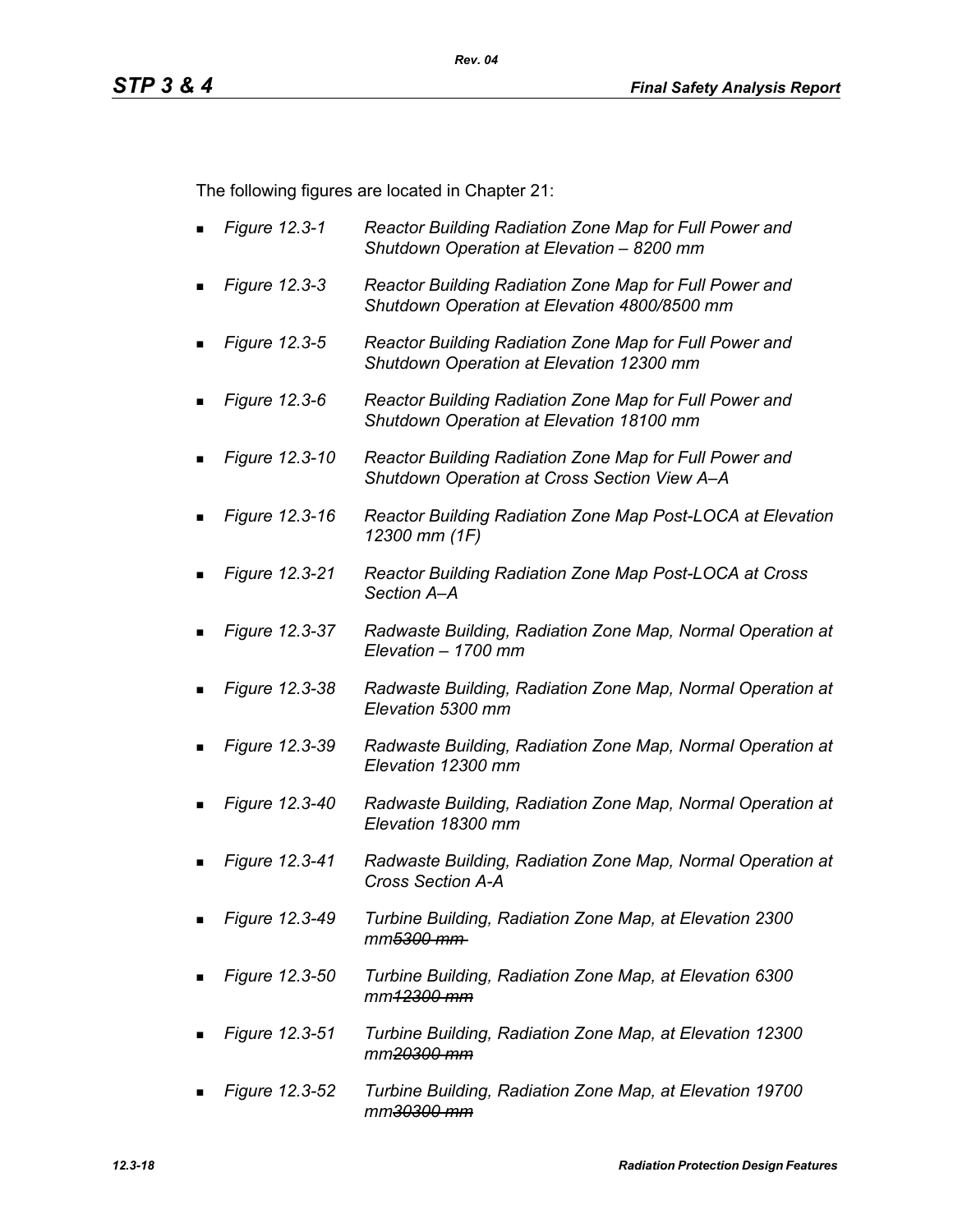The following figures are located in Chapter 21 (continued):

- *Figure 12.3-53 Turbine Building, Radiation Zone Map, at Elevation 27800 mmLongitudinal Section A-A*
- *Figure 12.3-55 Turbine Building, Radiation Zone Map, Post LOCA, Longitudinal Section B-B*
- *Figure 12.3-56 Reactor Building, Area Radiation Monitors, 8200 mm*
- *Figure 12.3-57 Reactor Building, Area Radiation Monitors, 1700 mm and 1500 mm*
- *Figure 12.3-58 Reactor Building, Area Radiation Monitors, 4800 mm*
- *Figure 12.3-60 Reactor Building, Area Radiation Monitors, 23500 mm*
- *Figure 12.3-62 Reactor Building, Area Radiation Monitors, 31700 mm*
- *Figure 12.3-65 Not used*
- *Figure 12.3-66 Radwaste Building, Area Radiation Monitors, Elevation 5300 mm*
- *Figure 12.3-67 Radwaste Building, Area Radiation Monitors, Elevation 12300 mm*
- *Figure 12.3-68 Turbine Building B1F Floor Level, Area Radiation Monitors, Elevation 2300mmNot used*
- *Figure 12.3-69 Turbine Building, MB1F Floor Level, Area Radiation Monitors, Elevation 6300mmGrade Level 1, Area Radiation Monitors, Elevation 5300 mm*
- *Figure 12.3-70 Turbine Building, 1F Floor LevelGrade Level 2, Area Radiation Monitors, Elevation 12300 mm*
- *Figure 12.3-71 Turbine Building, 2F Floor Level, Area Radiation Monitors, Elevation 19700 mmGrade Level 3, Area Radiation Monitors, Elevation 20300 mm*
- *Figure 12.3-72 Turbine Building, 3F Floor Level, Area Radiation Monitors, Elevation 27800 mmGrade Level 4, Area Radiation Monitors, Elevation 30300 mm*
- *Figure 12.3-73 Turbine Building, Area Radiation Monitors, Longitudinal Section A-AB-B*
- Figure 12.3-75 Turbine Building, Radiation Zone Map, at Elevation 38300 mm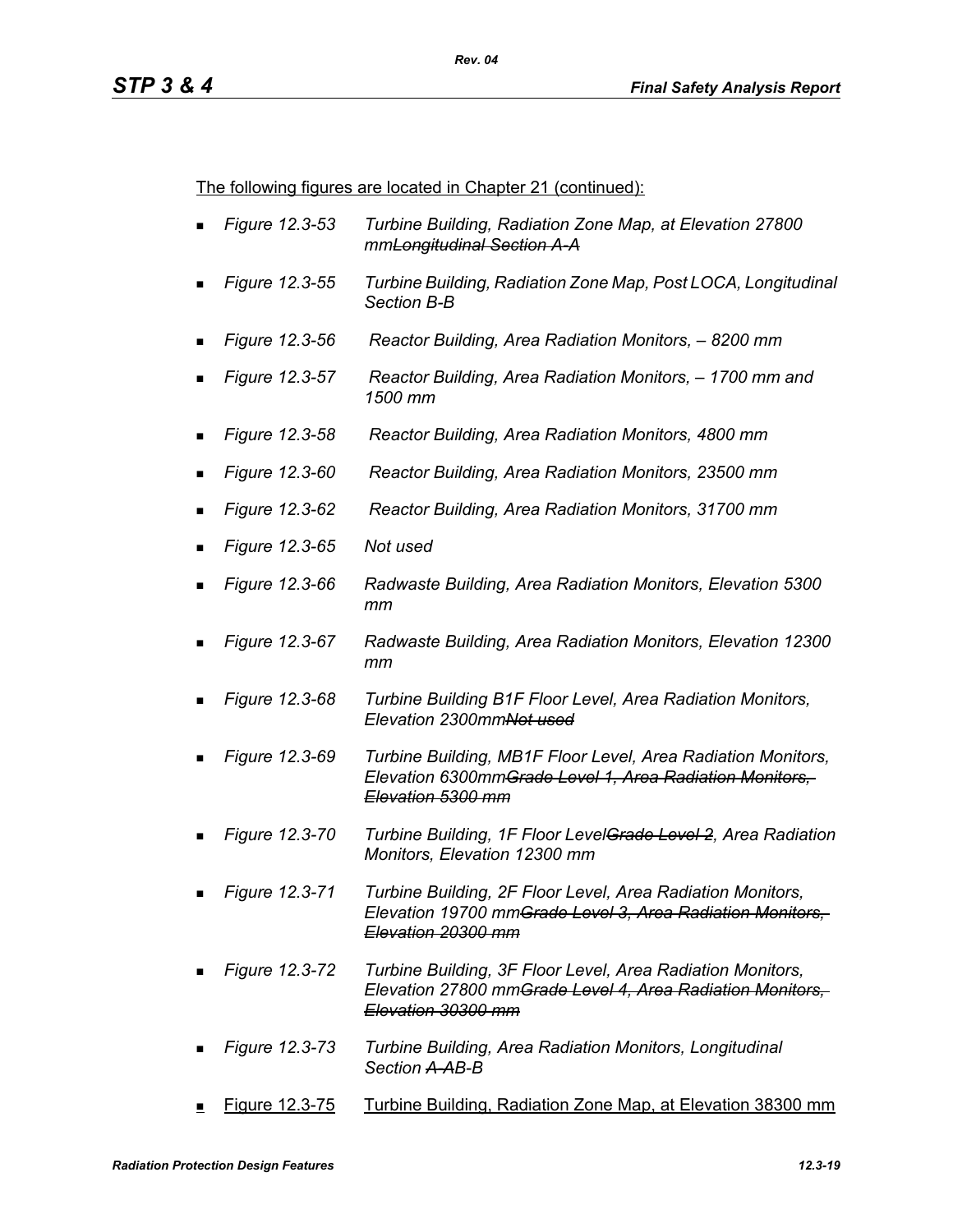The following figures are located in Chapter 21 (continued):

- Figure 12.3-76 Turbine Building, Radiation Zone Map, at Elevation 47200 mm
- **Figure 12.3-77** Turbine Building, Radiation Zone Map, Longitudinal Section B-B